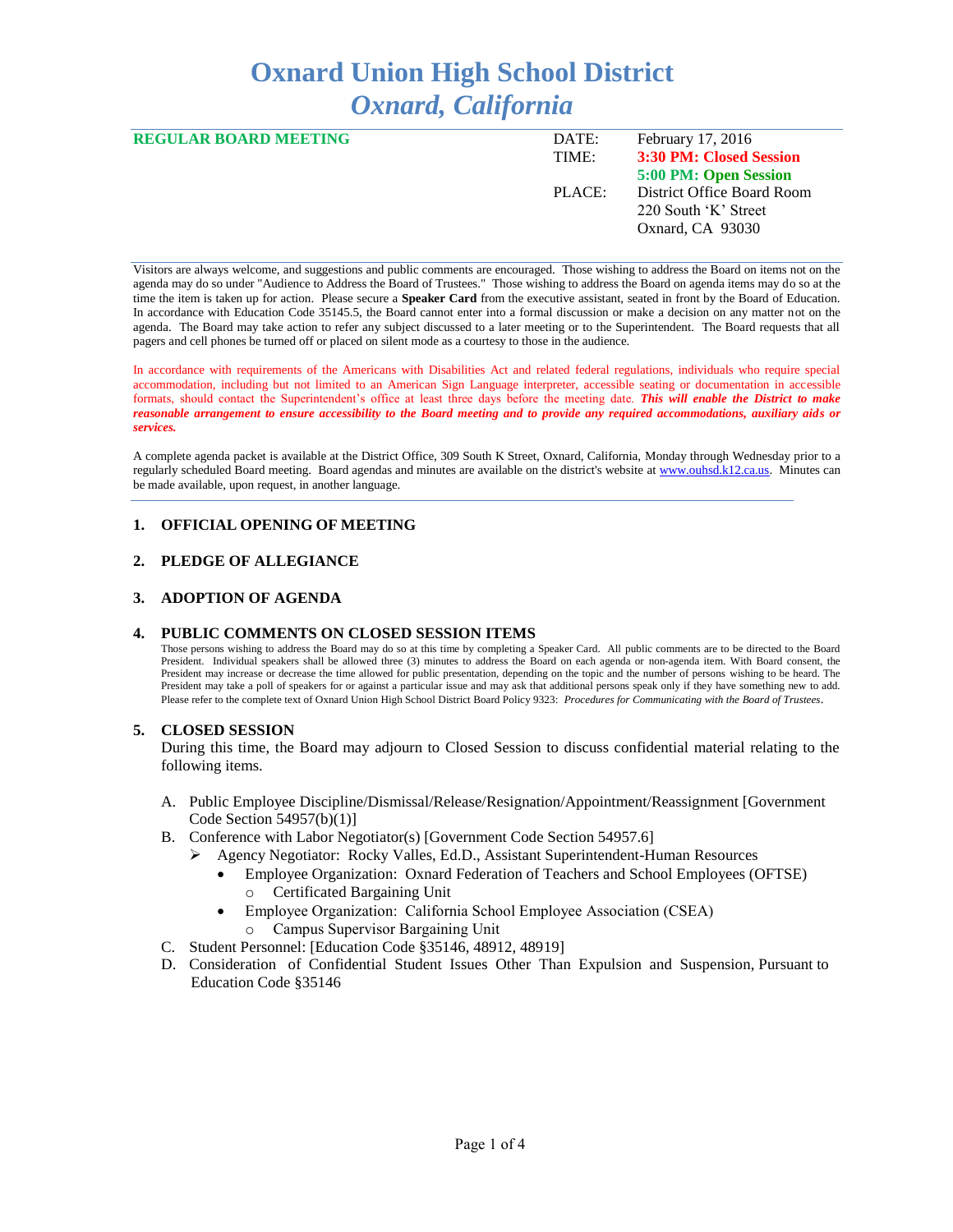Board Meeting Agenda February 17, 2016

- E. Conference with Real Property Negotiator (Govt. Code § 54956.8) PROPERTY: 50-acres of 107.25 acres located at or near 1825 Camino del Sol, Oxnard, CA (southeast corner of N. Rose Ave. and Cesar Chaves Dr.) Ventura County Assessor Parcel No. 214-0-020-595 AGENCY NEGOTIATOR: Steve Dickinson, Asst. Superintendent Admin. Services NEGOTIATING PARTIES: Brian Edward Maulhardt, as Trustee of the Brian Edward Maulhardt Children's Support Trust UNDER NEGOTIATION: Price and terms of payment
- F. Conference with Real Property Negotiator (Govt. Code § 54956.8) PROPERTY: An approximate 5-acre portion of 49.36-acre Bell Ranch Property (agricultural property adjacent to Rancho Campana High School); Ventura County Assessor Parcel No. 156-0-180-385 AGENCY NEGOTIATOR: Steve Dickinson, Asst. Superintendent Admin. Services NEGOTIATING PARTIES: City of Camarillo UNDER NEGOTIATION: Price and terms of payment
- G. CONFERENCE WITH LEGAL COUNSEL-ANTICIPATED LITIGATION Initiation of litigation pursuant to Govt. Code  $\S$  54956.9(d)(4): 1 case

# **6. RECONVENE IN PUBLIC: REPORT ON CLOSED SESSION ACTION**

#### **7. PUBLIC COMMENTS TO ADDRESS THE BOARD OF TRUSTEES**

Those persons wishing to address the Board may do so at this time by completing a Speaker Card. All public comments are to be directed to the Board President. Individual speakers shall be allowed three (3) minutes to address the Board on each agenda or non-agenda item. With Board consent, the President may increase or decrease the time allowed for public presentation, depending on the topic and the number of persons wishing to be heard. The President may take a poll of speakers for or against a particular issue and may ask that additional persons speak only if they have something new to add. Please refer to the complete text of Oxnard Union High School District Board Policy 9323: *Procedures for Communicating with the Board of Trustees.*

- **8. BOARD RECOGNITION:** Academic Decathlon
- **9. SUPERINTENDENT'S REPORT**

### **10. STUDENT REPRESENTATIVE TO THE BOARD –** Celina Espinoza

### **11. CONSENT CALENDAR**

#### **Administrative Services**

- A. Consideration of Approval of the Oxnard Union High School District 2016-2017 Budget Calendar
- B. Consideration of Approval of Purchase Orders and Direct Pays, January 25 February 5, 2016
- C. Consideration of Approval of Donations, January 12 February 9, 2016

#### **Educational Services**

- D. Consideration of Approval of Non-Public School Placement for Student Case #27 according to the Recommendation of the Student's IEP Team and the Director of Special Education.
- E. Consideration of Approval of First Amendment to Agreement for Services between Oxnard Union High School District and Plaza Stadium 14 – WorkAbility Program
- F. Consideration of Approval of the New Course Proposal: Digital Marketing (MBA) [*Second Reading*]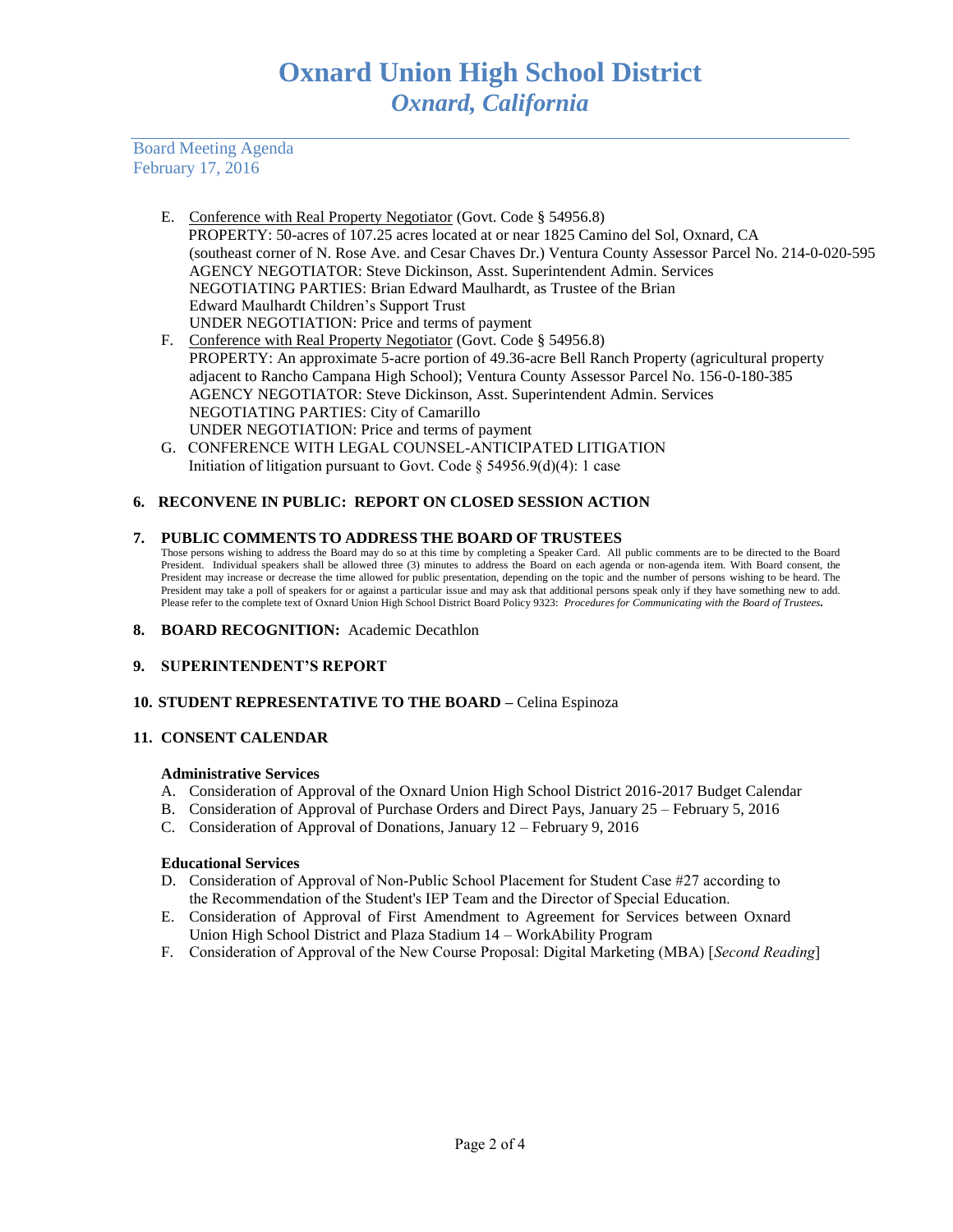## Board Meeting Agenda February 17, 2016

- G. Consideration of Approval of Stipulated Student Expulsions by Agreement of the School Principal, the Student, and the Students' Parent/Guardian, as per Board Policy 5144, Section 22
- H. Consideration of Approval of Hearing Panel's Recommendation to Expel a Student as per Board Policy 5144, and Education Code 48918

## **Human Resources**

I. Consideration of Approval of Certificated and Classified Personnel

# **12. ACTION ITEMS**

## **Administrative Services**

- **A.** Consideration of Acceptance of 2015 Measure H Annual Report from the Measure H Citizen's Bond Oversight Committee
- **B.** Consideration of Approval of S. C. Anderson's Request for Schedule Modification Rancho Campana High School
- **C.** Consideration of Approval to Reject Civil Claim by Southern California Edison (SCE File No. 201509907) Rancho Campana High School – S.C. Anderson/McGuire Contracting
- **D.** Consideration of Adoption of Resolution No. 16-04 of the Oxnard Union High School District Emergency Resolution to Approve Entering into a Contract for Services Related to Electrical Repairs for Rio Mesa High School
- **E.** Consideration of Adoption of Resolution No. 16-05 of the Oxnard Union High School District Emergency Resolution to Approve Entering into a Contract for Services Related to Earth Erosion and Electrical Repairs for Adolfo Camarillo High School
- **F.** Consideration of Approval to Appoint New Retiree Health Benefits Trust Board Member and Alternate

# **Educational Services**

- **G.** Consideration of Approval of Process for Memorandum of Understandings between Oxnard Union High School District (Student Services) and Outside Counseling Agencies
- **H.** Consideration of Approval of Job Description Revisions, [*Second Reading*]
	- Coordinator-Education Technology
	- Director-Career Education
	- Director-Learning Support Services
	- Director-Categorical Programs
	- Director-Instructional Support Services
	- Director-Special Education
	- Director-Student Support Services
	- Program Specialist-Categorical Programs

### **Human Resources**

- **I.** Consideration of Approval of Job Description Revisions
	- Principal
	- Associate Principal/Assistant Principal
- **J.** Consideration of Approval of Provisional Internship Permit
- **K.** Consideration of Adoption of Revisions to Board Policy 4315 Evaluation/Supervision of Certificated and Classified Administrative and Supervisory Personnel, [*First Reading*]
- **L.** Review of Board Policy 2120 Superintendent Recruitment/Selection